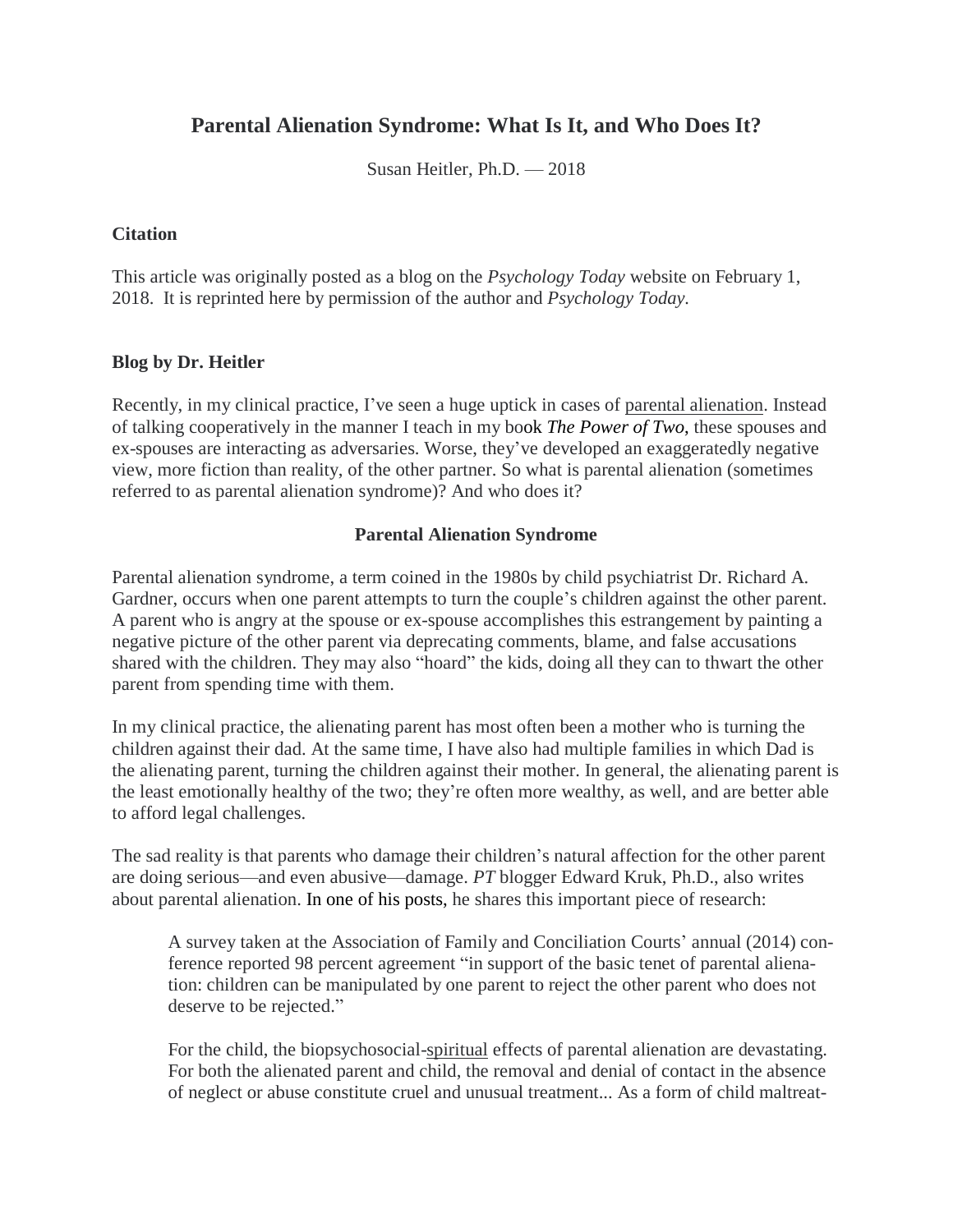Parental Alienation Syndrome, page 2

ment, parental alienation is a serious child protection matter as it undermines a basic principle of social justice for children: the right to know and be cared for by both of one's parents.

## **Who Does Parental Alienation?**

An alienating parent often shows either [narcissistic](https://nam05.safelinks.protection.outlook.com/?url=https%3A%2F%2Fwww.psychologytoday.com%2Fintl%2Fbasics%2Fnarcissism&data=02%7C01%7Cwilliam.bernet%40vumc.org%7Cb1c2729a7da44ba0492508d7dee563b8%7Cef57503014244ed8b83c12c533d879ab%7C0%7C0%7C637222949117364565&sdata=v4AcZeaMk%2F1UEb6MAI1oMmk83ZWDSS%2F6IqERXOFYaPU%3D&reserved=0) or borderline tendencies.

Narcissistic individuals tend to be self-absorbed, and most centrally, they show deficits in their ability to listen to others' differing perspectives. Instead, they hyper-focus on what they themselves want, think, feel, and believe—without taking others' desires and ideas into consideration.

An alienating parent who is higher in narcissism may aim to use the children as weapons or pawns in his/her battle to "destroy" the other parent. These individuals often claim to be protecting the children against the "evil" other. However, by using the children in their perpetual fight to hurt the other parent, they often show little consideration for what is in the best interests of the child.

Typically, kids benefit by the presence of both parents. They do not benefit—and indeed can be harmed—when one of their parents portrays the other in a relentlessly negative light. Similarly, they are often harmed by parents who fight their way through divorce and post-divorce. They are harmed when parents put them in the middle of their power battles. They are harmed when a parent uses them to accomplish their own angry agenda, ignoring the needs of the children.

The central element in borderline [personality](https://nam05.safelinks.protection.outlook.com/?url=https%3A%2F%2Fwww.psychologytoday.com%2Fintl%2Fconditions%2Fborderline-personality-disorder&data=02%7C01%7Cwilliam.bernet%40vumc.org%7Cb1c2729a7da44ba0492508d7dee563b8%7Cef57503014244ed8b83c12c533d879ab%7C0%7C0%7C637222949117364565&sdata=5lVDcAyyVol3kUtfMRHZYyPoIwSSZ3bFRbqw0%2FWHjtQ%3D&reserved=0) disorder, on the other hand, is emotional hyperreactivity. These excessively intense emotions often get expressed as [anger.](https://nam05.safelinks.protection.outlook.com/?url=https%3A%2F%2Fwww.psychologytoday.com%2Fintl%2Fbasics%2Fanger&data=02%7C01%7Cwilliam.bernet%40vumc.org%7Cb1c2729a7da44ba0492508d7dee563b8%7Cef57503014244ed8b83c12c533d879ab%7C0%7C0%7C637222949117374563&sdata=CC82HU6xw1QGeu5GqXJckgzTwitZXYHz3EupAlch3k0%3D&reserved=0)

In addition to getting emotionally aroused too often, and too intensely, people with this disorder often have difficulty self-soothing. As a result, their distress tends to be longer-lasting than the distress that most people experience. In this regard, they have deficits in emotional [resilience,](https://nam05.safelinks.protection.outlook.com/?url=https%3A%2F%2Fwww.psychologytoday.com%2Fintl%2Fbasics%2Fresilience&data=02%7C01%7Cwilliam.bernet%40vumc.org%7Cb1c2729a7da44ba0492508d7dee563b8%7Cef57503014244ed8b83c12c533d879ab%7C0%7C0%7C637222949117374563&sdata=uti2ZguXnKkgab%2BHmEDWOwsokGlv3IzJAy%2BiCrQz0KI%3D&reserved=0) or the ability to recover after feeling frustrated or disappointed. They may become at risk, therefore, for developing a victim [self-image,](https://nam05.safelinks.protection.outlook.com/?url=https%3A%2F%2Fwww.psychologytoday.com%2Fintl%2Fbasics%2Fidentity&data=02%7C01%7Cwilliam.bernet%40vumc.org%7Cb1c2729a7da44ba0492508d7dee563b8%7Cef57503014244ed8b83c12c533d879ab%7C0%7C0%7C637222949117384553&sdata=yBNb1ZNZfgIu%2BEqK10wHSPOF%2BBqs1tafeN8OD%2FlFehE%3D&reserved=0) blaming others for whatever goes wrong—which, in turn, may enable them to victimize others: "I'm a victim; therefore, I have a right to victimize you."

Some elements of borderline disorders may become evident in the way that certain alienating parents twist reality. When these individuals are higher in borderline tendencies, they often offer exaggerated accusations against the other parent—accusations that may, in fact, be projections of their own negative attributes (calling the other parent "selfish," for instance, when they themselves actually demonstrate more selfish behavior).

Some alienating parents may also engage in another quintessential borderline pattern, a habit that therapists refer to as *splitting*. This occurs when the alienating parent enlists others to join their side in fighting against the supposedly "evil" other, splitting the family into *us* against *them*.